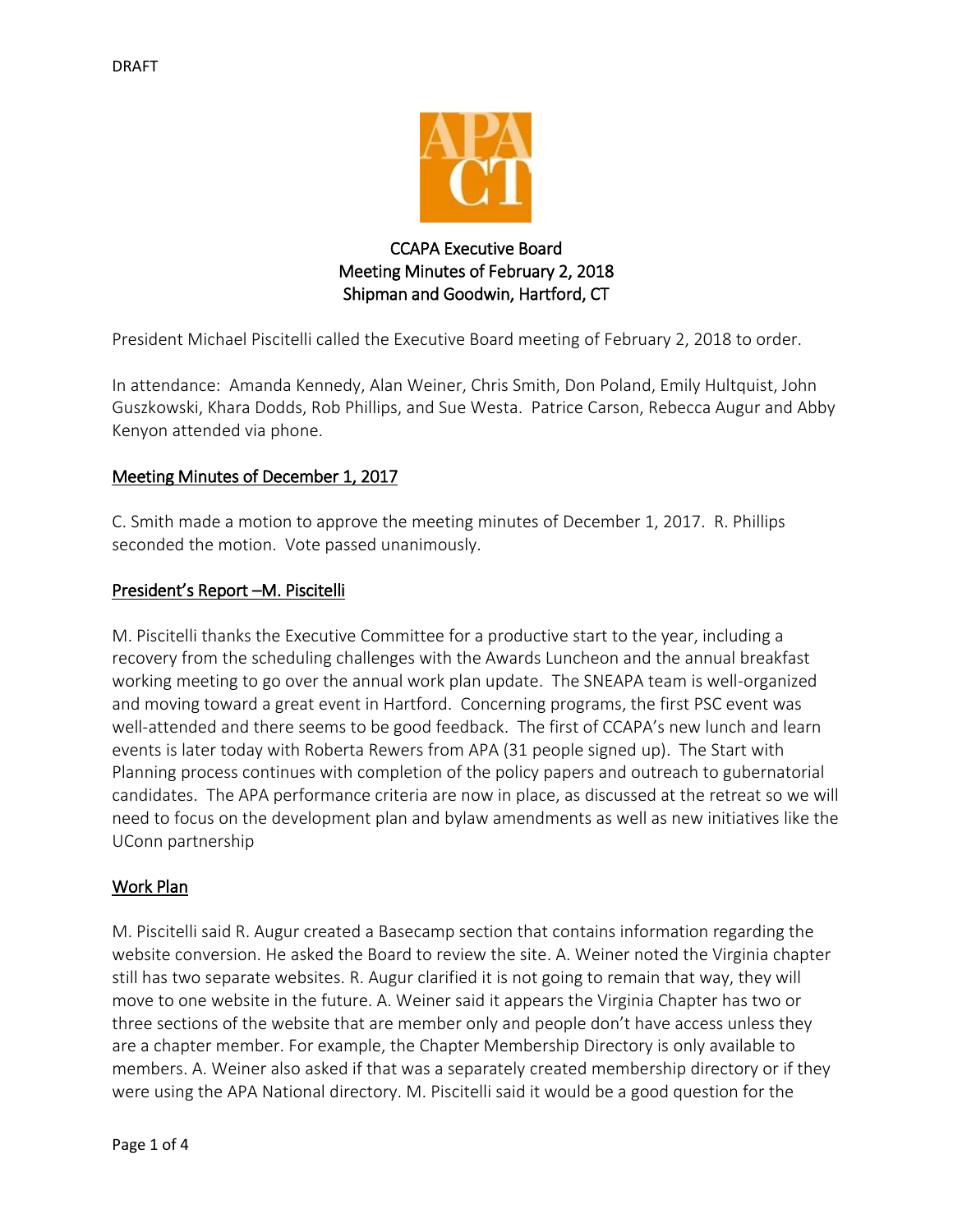website call. There was a conversation about limiting access to materials to members only and having access to those items would add value to CCAPA membership.

R. Augur said one issue that has come up during the website conversion is high quality images. She noted if anyone knows of good sources for photos that would be useful information to have. M. Piscitelli suggested we reach out to members to look for images and a location to load all images to would be established.

# Treasurer's Report

K. Dodds reported there was \$9,381.79 in revenue and the Chapter received \$1,505.00 in revenue from the awards lunch so far; a total of \$3,323.07 was expended on the lunch. In addition to that, the CD went into automatic renewal. A. Kennedy asked if the Chapter loses money on the awards lunch. M. Piscitelli said we lost a little on the lunch as well as on the technical training session. J. Guszkowski asked if the Chapter heard back about the grant from APA for the technical assistance. M. Piscitelli said they were still waiting on that, a new person took over so that may be delaying the decision.

R. Phillips made a motion to adopt the FY 18 budget report. C. Smith seconded the motion and it passed unanimously, 12-0.

### Committee Updates

#### Communications

R. Augur said the next issue of the magazine will include Start with Planning. She is waiting to receive those articles. The release will be timed to coincide with the Legislative Breakfast in March. M. Piscitelli said details for the breakfast have to be worked out but it should be in mid-March. R. Augur said she will need all content for the magazine by the week of February  $19^{\text{th}}$ .

#### Program

S. Westa reported she has accepted a new job with the Pioneer Valley Planning Commission starting in March so the Chapter will need to find a new PDO. She has approval to finish the skillbuilding events, which end in April.

S. Westa said there will be a Northeast Regional Transit Summit in the fall and CCAPA will be partnering with the Hartford Transit Group. Assistance is needed to help out with that; E. Hultquist said she could assist.

S. Westa reported the SHPO conference in May will need attention. Craig Minor has helped in the past so she plans to reach out to him. Additional volunteers will also be needed to help with SNEAPA.

### Membership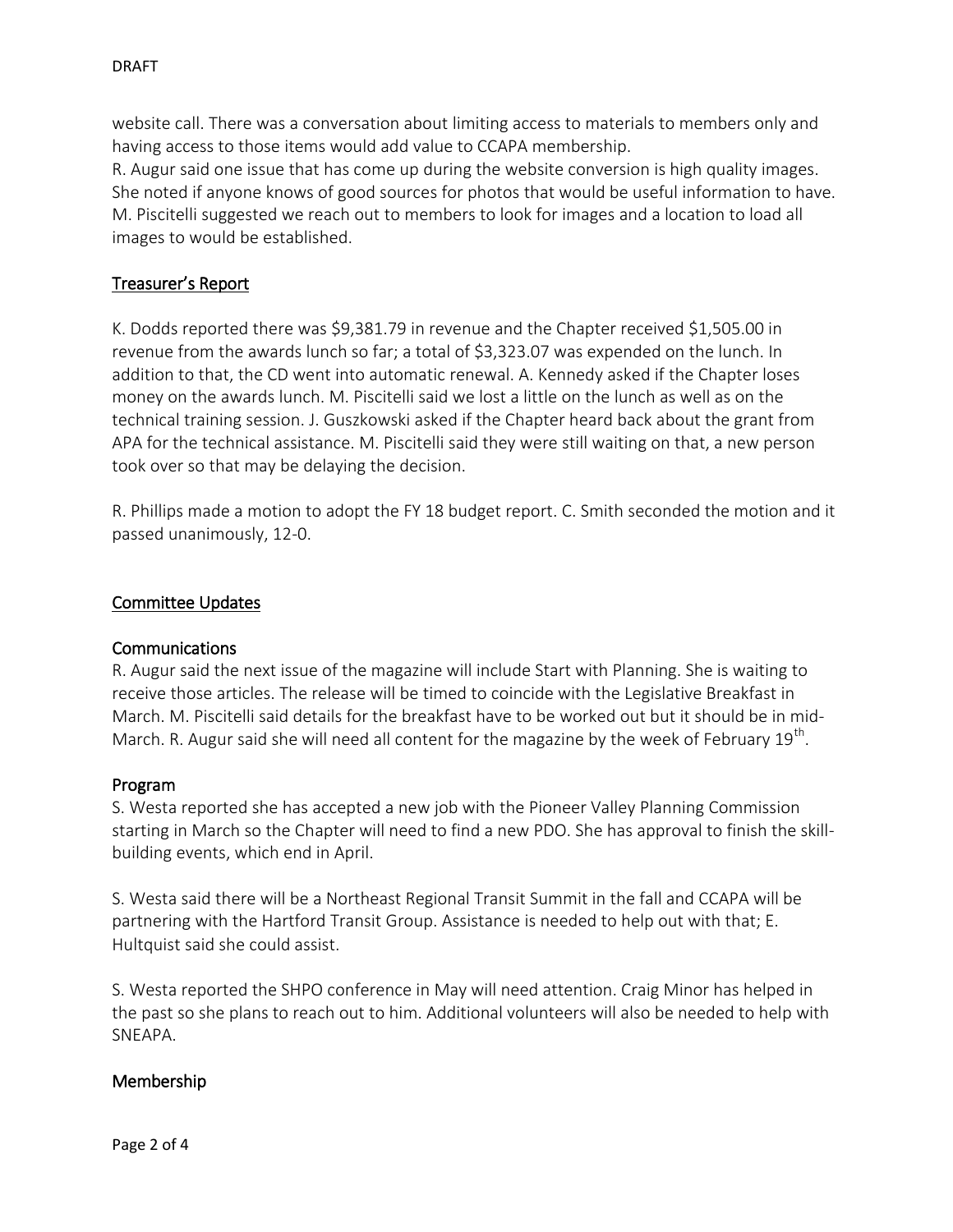A. Weiner said he has not received a membership list from APA in a while. The last time, A. Weiner said he had to email APA requesting the updated list. He noted as we make a transition to the new website, having a directory and maintaining a database of our members is key. A. Weiner said he will email APA again next week if he hasn't received anything.

#### Government Relations

A. Kennedy reported a meeting with Representative Lemar has been scheduled to coordinate legislative asks and to discuss proposed legislation. J. Guszkowski said a survey was sent out requesting feedback on eliminating the requirement to publish legal notices in the newspaper. He noted they received good responses and anecdotes. There was a general discussion about a replacement option to newspaper publication. R. Phillips noted a registry might be a good idea. J. Guszkowski said the trick with that would be an outside entity would have to attest it was published with sufficient notice. D. Poland commented notices in the paper are helpful in raising general awareness that an application is pending on a property so it is not just about attendance at the meeting. He also said application fees have increased as a means of recovering the cost for administering applications, including publishing legal notices. If this requirement is changed, there is a question about fees.

J. Guszkowksi said they will also be revisiting septic system regulations. He noted CCAPA may want to collaborate with the CT Bar Association.

A. Kennedy reported she has participated in the Fair Housing Working Group. One proposal is to introduce a bill to create mandatory inclusionary zoning. She noted there are reservations about blanket inclusion and it may be modified to exclude lower income communities. She said more research is needed. A call has been scheduled with CCM and CAZEO about the proposal; CAZEO has some concerns about the impact on towns and how it will be administered. A. Kennedy said continued work with those groups will be needed. She asked if someone else is able to attend the meetings, which are held the second or third Wednesday of every month. J. Guszkowski said he will be able to go.

A. Kennedy said John Humphries with the Governor's Council on Climate Change wants to meet and discuss wind regulations. A. Kennedy also noted she saw Representative Steinberg at the housing event and said he is involved with the toll legislation. There was general discussion about tolls.

### **SNEAPA**

M. Piscitelli said D. Sorrentino posted updates on SNEAPA on Basecamp. He reminded everyone about the conference in October.

### UConn/Planning Education

E. Hultquist said she met with UConn and a lot of people are on board. She also reached out to UPenn to discuss their program. A meeting will be convened in March to discuss this further but the Department of Public Policy has indicated they think it is something that could happen, even if they start out with Certificate program. R. Phillips said there is a MPA alumni council meeting